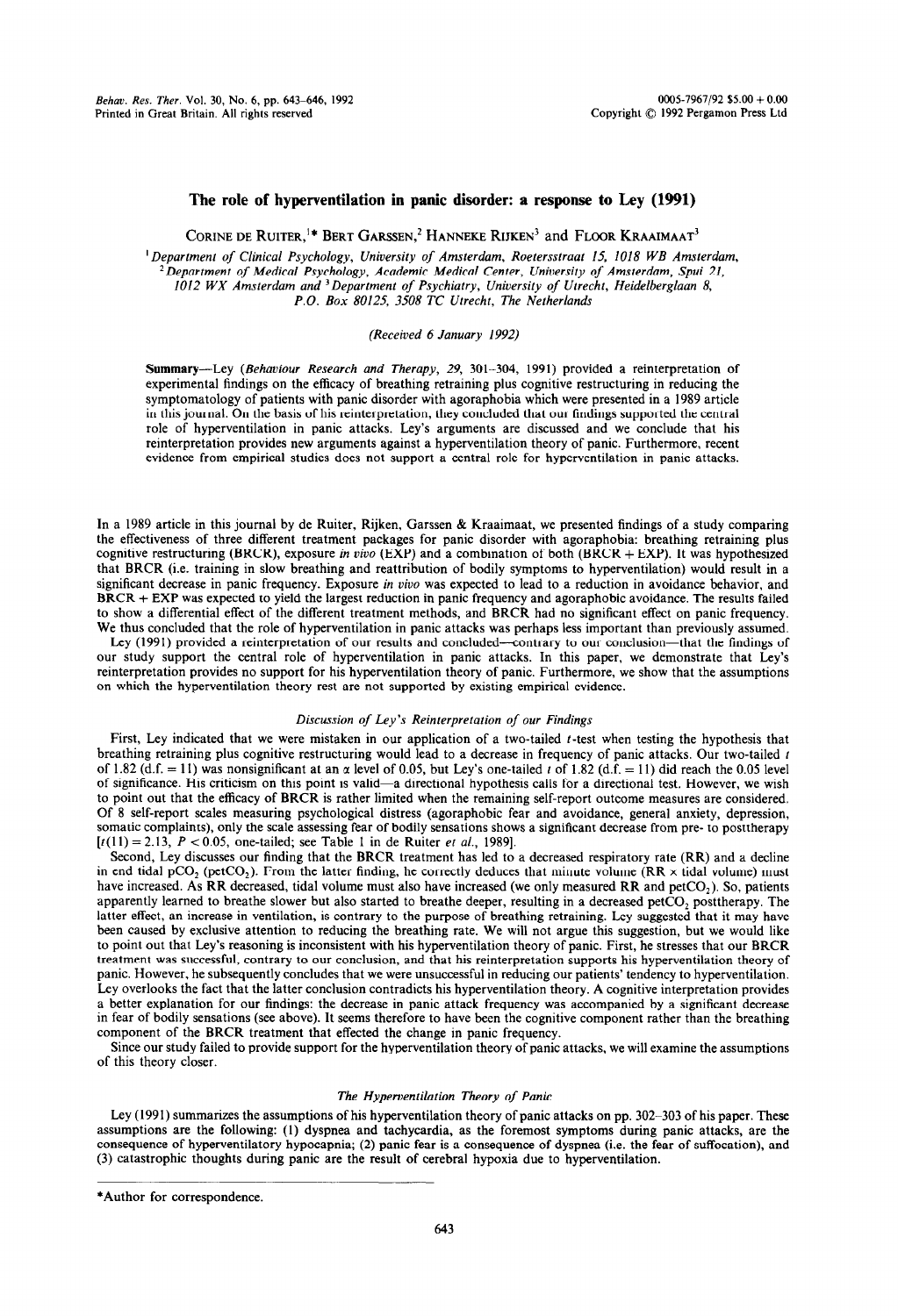#### CASE HISTORIES AND SHORTER COMMUNICATIONS

| Study<br>sample<br>n of sample | Aronson*<br>PD/PDA<br>46 | Barlow <sup>†</sup><br>PD<br>17 | Barlow <sup>+</sup><br><b>PDA</b><br>41 | Telcht<br>PD<br>35 | Telcht<br><b>PDA</b><br>39 |  |
|--------------------------------|--------------------------|---------------------------------|-----------------------------------------|--------------------|----------------------------|--|
| Dyspnea                        | 71.7                     | 82                              | 90                                      | 85.7               | 94.9                       |  |
| Dizziness, faintness           | 82.6                     | 100                             | 95                                      | 85.7               | 92.1                       |  |
| Palpitations                   | 84.8                     | 88                              | 98                                      | 97.1               | 97.4                       |  |
| Trembling                      | 73.9                     | 94                              | 88                                      | 85.7               | 94.9                       |  |
| Sweating                       | 82.6                     | 94                              | 93                                      | 88.2               | 92.1                       |  |
| Choking                        | 54.4                     | 54                              | 73                                      | 68.6               | 71.1                       |  |
| Nausea                         |                          |                                 |                                         | 50.0               | 61.5                       |  |
| Derealization                  | 73.9                     | 94                              | 68                                      | 82.9               | 87.2                       |  |
| Tingling                       | 58.7                     | 71                              | 63                                      | 77.1               | 69.2                       |  |
| <b>Flushes</b>                 | 65.2                     | 82                              | 85                                      | 68.6               | 87.2                       |  |
| Chest pain                     | 54.4                     | 71                              | 76                                      | 74.3               | 82.1                       |  |
| Fear of dying                  | 67.4                     |                                 |                                         | 74.3               | 78.9                       |  |
| Fear of losing control         | 69.5                     | 100                             | 90                                      | 77.1               | 79.5                       |  |

Table 1. Average percentage of symptoms associated with panic attacks in three studies

\*Aronson and Logue (1988).

†Barlow et al. (1985).

Teich et al. (1989).

 $PD =$  panic disorder;  $PDA =$  panic disorder with agoraphobia.

We conducted a review of the literature to establish whether dyspnea and tachycardia are indeed the foremost (in terms of frequency and severity) symptoms during panic atttacks. Ley (1985) based the formulation of his theory on 10 Ss who all experienced dyspnea during their panics. Since then, a number of studies on the phenomenology of panic have been conducted (Aronson & Logue, 1988; Barlow, Vermilyea, Blanchard, Vermilyea, DiNardo & Cerny, 1985; Norton, Dorward & Cox, 1986; Telch, Brouillard, Telch, Agras & Taylor, 1989). These studies provide information on the occurrence frequency of all DSM-III(-R) panic symptoms, and some also give severity ratings. This information is summarized in Tables 1 and 2.

From Table 1, it is readily apparent that dyspnea and palpitations are symptoms which are reported frequently during panic attacks. However, there are three other symptoms that are reported with similar frequency: trembling, sweating and derealization.

Three of the studies reported severity ratings of panic symptoms. Table 2 summarizes these findings. The symptom of dyspnea was not rated most severe in any of the studies. In general, the symptoms of dizziness, palpitations and trembling were rated as more severe than dyspnea. In terms of severity, dyspnea ranked 7th in the Norton et al. (1986) study, 4th in the Barlow et al. (1985) study, and 6th in the Telch et al. (1989) study. Thus, these data do not p a central role for the symptom of dyspnea in panic attacks, neither in terms of frequency nor severity.

Assumption 1 also maintains that the symptoms of dyspnea and tachycardia are caused by hyperventilation. This part of the assumption can be questioned on the basis of physiological studies. Hyperventilation may lead to bronchoconstriction and dyspneic symptoms only in asthmatic patients. Experimental findings suggest, however, that these effects are not triggered by the hypocapnic state but are caused instead by cooling or water loss during overbreathing (Lockhart, Regnard, Dessanges, Florentin & Lurie, 1985). That hyperventilation causes dyspnea by means of a physiological mechanism has never been demonstrated in non-asthmatic Ss. It is more plausible that dyspneic symptoms such as breathlessness, feelings of pressure in the chest or suffocation, lead to hyperventilation, rather than vice versa. We have suggested elsewhere (Garssen & Rijken, 1986) that such symptoms may be the consequence of long-standing excessive use of the upper chest muscles in breathing.

Tachycardia occurs in response to voluntary hyperventilation in nearly all Ss, both patients and healthy Ss. However, it is doubtful that this is caused by the hypocapnic state, since heart rate does not change with artificial overventilation, despite alterations in arterial pCO<sub>2</sub> and pH (Feinberg, Gerola & Katz, 1960; Wollman, Smith, Stephen, Colten, Gleaton & Alexander, 1968). Moreover, tachycardia is found during voluntary hyperventilation, even when hypocapnia is prevented

| Study<br>sample<br><i>n</i> of sample | Norton*<br>PD<br>58 | Barlow <sup>+</sup><br>PD<br>17 | Barlow <sup>†</sup><br>PDA<br>41 | Telcht<br>PD<br>35 | Telch <sub>1</sub><br><b>PDA</b><br>39 |  |  |
|---------------------------------------|---------------------|---------------------------------|----------------------------------|--------------------|----------------------------------------|--|--|
| Dyspnea                               | 1.03                | 1.75                            | 1.67                             | 1.69               | 1.95                                   |  |  |
| Dizziness, faintness                  | 1.55                | 1.76                            | 1.99                             | 1.63               | 2.29                                   |  |  |
| Palpitations                          | 2.36                | 2.21                            | 2.29                             | 2.29               | 2.46                                   |  |  |
| Trembling                             | 1.93                | 1.71                            | 1.70                             | 1.89               | 2.26                                   |  |  |
| Sweating                              | 1.69                | 1.44                            | 1.48                             | 1.47               | 1.89                                   |  |  |
| Choking                               | 0.55                | 1.06                            | 1.32                             | 1.17               | 1.53                                   |  |  |
| Nausea                                |                     |                                 | 1.14                             | 1.26               |                                        |  |  |
| Derealization                         | 0.97                | 1.82                            | 1.24                             | 1.80               | 2.18                                   |  |  |
| Tingling                              | 0.74                | 1.00                            | 0.74                             | 1.41               | 1.49                                   |  |  |
| Flushes                               | 1.36                | 1.41                            | 1.67                             | 1.29               | 1.79                                   |  |  |
| Chest pain                            | 0.97                | 1.29                            | 1.28                             | 1.60               | 1.95                                   |  |  |
| Fear of dying                         | 1.32                | 1.83                            | 2.03                             |                    |                                        |  |  |
| Fear of losing control                |                     | 2.50                            | 2.06                             | 1.74               | 1.85                                   |  |  |

\*Norton et al. (1986).

†Barlow et al. (1985).

†Telch et al. (1989).

 $PD =$  panic disorder;  $PDA =$  panic disorder with agoraphobia.

Norton et al. used a 5-point scale of severity ( $0 = none$ ,  $4 = very$  severe). Barlow et al. and Telch *et al.* made use of 4-point scales  $(0 = none, 3 = severe)$ .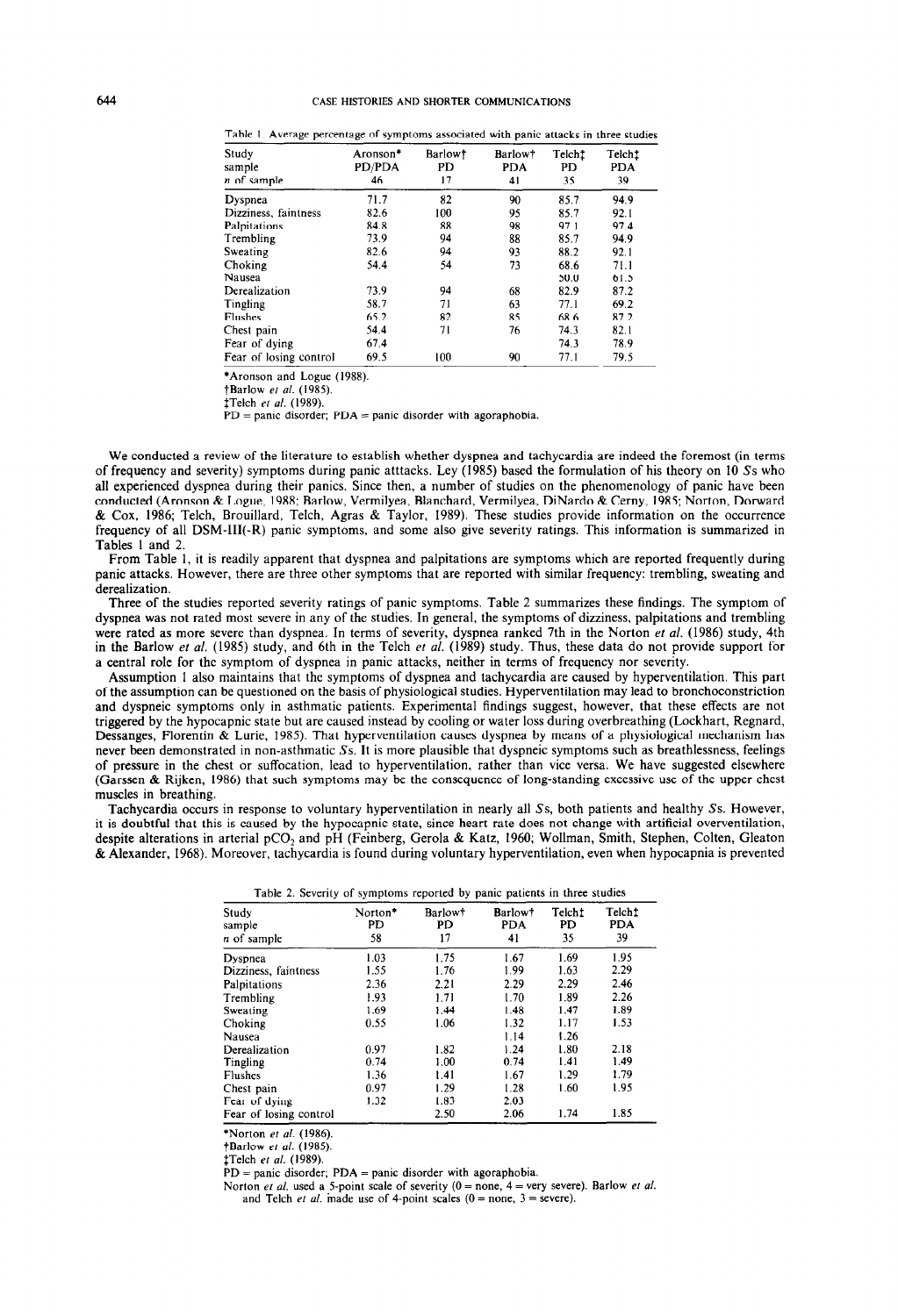by CO, inhalation (Burnum, Hickham & McIntosh, 1954; Hille, Hild, Mechelke & Barth, 1961). Thus, tachycardia seems to be induced by increased breathing effort and/or activation of the autonomic centers in the brainstem which accompany the respiratory activation, and not by hyperventilation itself.

Ley's second assumption states that panic fear is a result of the perception of uncontrollable dyspnea (i.e. the threat of suffocation). We examined studies in the literature that sought to determine the content of cognitions during panic attacks to ascertain whether the fear of suffocation was prominent among them. Telch et al. (1989) asked patients with panic disorder (PD) and panic disorder with agoraphobia (PDA) to rate the severity of a number of perceived consequences of panic (physical, social and loss of control consequences). Of five physical consequences (heart attack, fainting, stroke, suffocation and death), suffocation ranked 4th after fainting, heart attack and death. Rachman, Levitt and Lopatka (1987) asked 20 PD patients to enter a fearful situation in several standardized behavioral tests. They found that the fearful cognitions of passing out, acting foolishly, losing control and panic were the most frequent cognitions, i.e. occurring in 40% of panic attacks. The fearful cognition of suffocation was reported in  $\lt 10\%$  of panic attacks. Both the Telch et al. and the Rachman et al. studies point out that fear of suffocation is not very prominent among the fearful cognitions that PD patients experience during panic.

The third assumption of the hyperventilation theory of panic states that catastrophic thoughts during panic result from cerebral hypoxia. Elsewhere Ley (1989) has argued that this assumption derives support from studies documenting the effects of hyperventilation on mental functioning (e.g. reaction time, motor coordination, word-association tests). First, we would like to argue that it is a rather large extrapolation from studies of mental functioning during induced hyperventilation to the idea that certain specific catastrophic thoughts are caused by hyperventilation. Decreased cognitive performance is not the same as catastrophic cognitions. Secondly, it seems doubtful that the studies cited in Ley's 1989 article convincingly demonstrate a hyperventilation effect on cognitive functioning. Most of these studies did not use a control condition to monitor whether the effects are caused by hypocapnia or by the distraction of performing breathing manoeuvres. Moreover, in most of the tests used to measure cognitive performance, Ss had to perform some kind of motor response. Muscle functioning may be hindered by the tetany induced by hyperventilation (Gibson, 1978) which lends uncertainty to whether cognitive or muscle deficits were demonstrated.

In summary, we would like to conclude that studies in the literature do not support the three assumptions underlying Ley's hyperventilation theory of panic.

# *Other Studies Ofleering Evidence Against the Hyperventilation Theory of Panic*

Several recent studies provide results which are out of line with the idea of a causal role for hyperventilation in panic attacks. Hibbert and Pilsbury (1989) compared symptoms of panic attacks with and without hyperventilation, using long-term ambulatory monitoring of transcutaneous  $pCO<sub>2</sub>$ . They found no difference between the two types of panic attacks in terms of types of symptoms. If hyperventilation is an important symptom-producing mechanism in panic attacks, one would expect to find a difference between panic attacks with and without hyperventilation. In a recent study, we gathered data on eight patients with panic disorder and agoraphobia who had at least one panic attack during ambulatory monitoring of their transcutaneous pC0,. None of these patients showed hyperventilation during panic (Buikhuisen & Garssen, 1990).

Hibbert and Chan (1989) compared the efficacy of breathing retraining without cognitive interventions with a placebo treatment for panic disorder. The placebo treatment consisted of discussions with a therapist on the role of stress and personality traits in the onset of anxiety disorders, but no coping techniques were offered. Breathing retraining did not differ significantly from placebo treatment on any of the self-report measures (frequency and severity of panic attacks, Fear Questionnaire, symptoms during panic attacks, Beck Depression Inventory). There was a significant treatment effect on observer ratings of anxiety. However, when Hibbert and Chan compared the magnitude of their treatment effect to that of an earlier study using breathing retraining plus cognitive therapy (Clark, Salkovkis & Chalkley, 1985), the effect was about half that of this previous study. Thus, the cognitive component seems to be of crucial importance.

In a recent article (Garssen, de Ruiter & van Dyck, 1992). we provided a review of studies comparing the effectiveness of breathing retraining with other techniques not directly aimed at changes in breathing pattern (e.g. relaxation training, stress management) for patients with hyperventilation syndrome (HVS) and/or panic disorder. The review shows that breathing retraining has a therapeutic effect for patients suffering HVS and panic disorder. However, the techniques not aimed at altering breathing pattern were equally effective. Thus, the proven effectiveness of breathing retraining therapies cannot be used to support the central role of hyperventilation in panic attacks. In our paper (Garssen er *al.,* 1992) we termed breathing retraining 'a rational placebo', acknowledging its efficacy but also emphasizing the fact that the treatment does not work according to the principle of allegedly lowering the  $pCO<sub>2</sub>$ .

The present paper pointed out that the evidence for a hyperventilation theory of panic is rather meager. We do not deny that hyperventilation may be present during some panic attacks, but the existing research literature does not support the notion of a central role for hyperventilation in causing panic attacks.

### **REFERENCES**

Aronson, T. A. & Logue, C. M. (1988). Phenomenology of panic attacks: A descriptive study of panic disorder patients' self-reports. *Journal of Clinical Psychiatry, 49, 8-13.* 

Barlow, D. H., Vermilyea, J., Blanchard, E. B., Vermilyea, B. B., DiNardo, P. A. & Cerny, J. A. (1985). The phenomenon of panic. *Journal of Abnormal Psychology, 94, 32G-328.* 

Buikhuisen, M. & Garssen, B. (1990). Hyperventilation and panic attacks. *Biological Psychology, 31, 280.* 

Burnum, J. F., Hickham, J. B. & McIntosh, H. D. (1954). The effect of hypocapnia on arterial blood pressure. *Circulation, 9, 89-95.* 

Clark, D. M., Salkovskis, P. M. & Chalkley, A. J. (1985). Respiratory control as a treatment for panic attacks. *Journal of Behaviour Therapy and Experimental Psychiatry, 16, 23-30.* 

Feinberg, H., Gerola, A. & Katz, L. N. (1960). Effect of changes in blood  $CO_2$  level on coronary flow and myocardial  $O_2$ consumption. *American Journal cf Physiology, 199, 349-354.* 

Garssen, B. & Rijken, H. (1986). Climcal aspects and treatment of the Hyperventilation Syndrome. *Behauiour Psychofherspy, 14, 46-68.* 

Garssen, B., Ruiter, C. de & Dyck, R. van (1992). Breathing retraining: A rational placebo? *Clinical* Psychology *Review, 1.2,* 141-153.